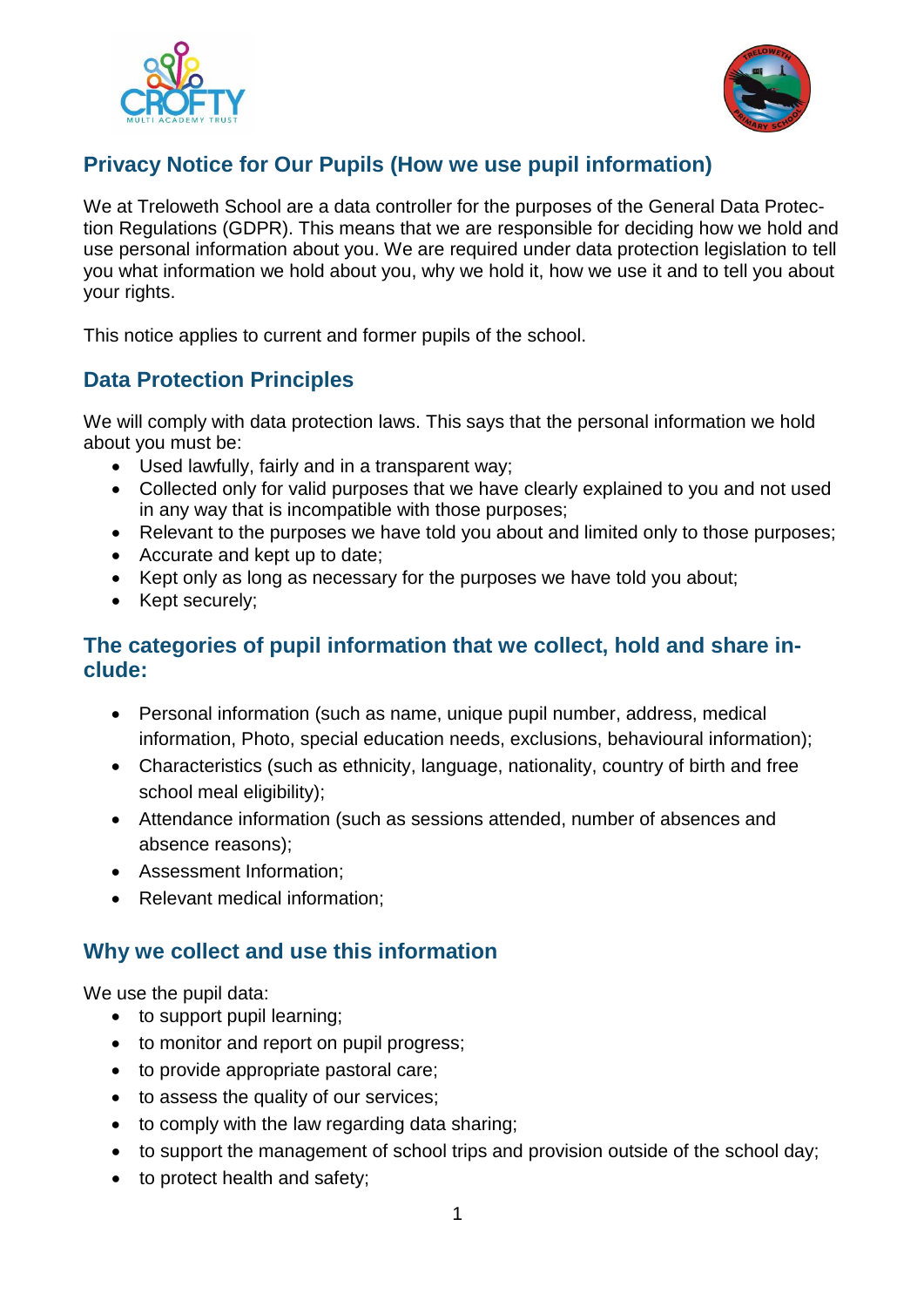



## **The lawful basis on which we use this information**

We collect and use pupil information for the purposes of data collection under the Education Act 1996. Furthermore, we collect and use information:

- To perform the contract we have entered into with pupils/parents relating to the provision of education;
- To deliver education in accordance with public interest;
- Where we need to comply with a legal obligation;
- Where it is necessary for our legitimate interests (or those of a third party) and the pupil's interests and their fundamental rights do not override those interests;

We may also use pupil information in the following situations, which are likely to be rare:

Where we need to protect their interests (or someone else's interests);

# **Collecting pupil information**

Whilst the majority of pupil information you provide to us is mandatory, some of it is provided to us on a voluntary basis. In order to comply with the General Data Protection Regulation, we will inform you whether you are required to provide certain pupil information to us or if you have a choice in this.

## **Storing pupil data**

We will only retain pupil data for as long as is necessary. Generally speaking, the majority of pupil data will be retained for the period in which the pupil remains on the school roll plus a further two months to allow the data to be transferred to the pupil's next school. Certain other categories of data for example, safeguarding or in relation to special educational needs will be kept for longer in accordance with guidance from the Local Authority. Further information is contained in our retention policy.

## **Who we share pupil information with**

We routinely share pupil information with:

- Schools that the pupil's attend after leaving the Trust;
- Our local authority;
- The Department for Education (DfE);
- NHS
- Crofty Trust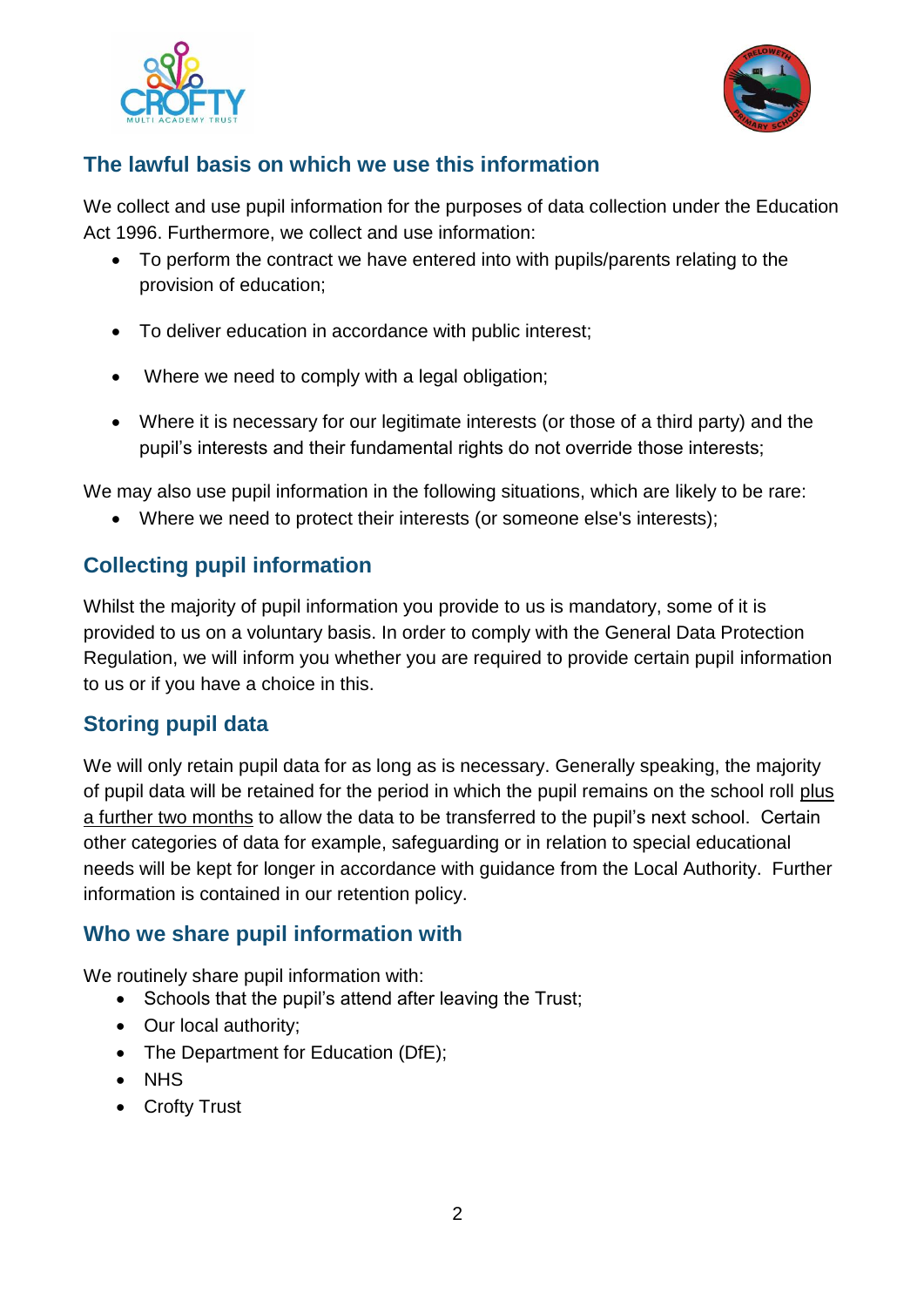



We also use the following third parties. A full and up to date list of these third parties will be maintained on our school website [\(www.treloweth.cornwall.sch.uk\)](http://www.treloweth.cornwall.sch.uk/).

### **Active Learning - Abacus/Bug Club**

KS1 and KS2 children use for reading practice and maths activities *Student details and class name is shared with this provider*

### **Capita – SIMS**

The Management Information System used for the administrative running of the school. *All student and parent details stored within this system*

#### **Class Dojo**

A behaviour management tool used by teachers within classes *Student Name and class name is shared with this provider*

#### **Collins Learning – Snap Science**

A website containing a comprehensive set of resources to help deliver science *Student name and class name is shared with this provider*

### **Duolingo**

Website used to help learn languages *Student name, e-mail and class are shared with this provider.*

### **Fitter Future**

Website to increase fitness levels of children *Student name and class are shared with this provider.* 

#### **GL Assessment – New Group Reading Tests**

Adaptive online reading assessment tool *Student name, attainment and SEN/PP/Gender/Ethnicity are shared with this provider.* 

#### **Gooseberry Planet**

A system that supports and enhances curriculum delivery for Online Safeguarding. *Student name and class are shared with this provider*

#### **InVentry**

Visitor management system *Pupil name, attendance and school details are shared with this provider.* 

### **Juniper Education – Target Tracker**

System used to enter student assessments to track progress and attainment through school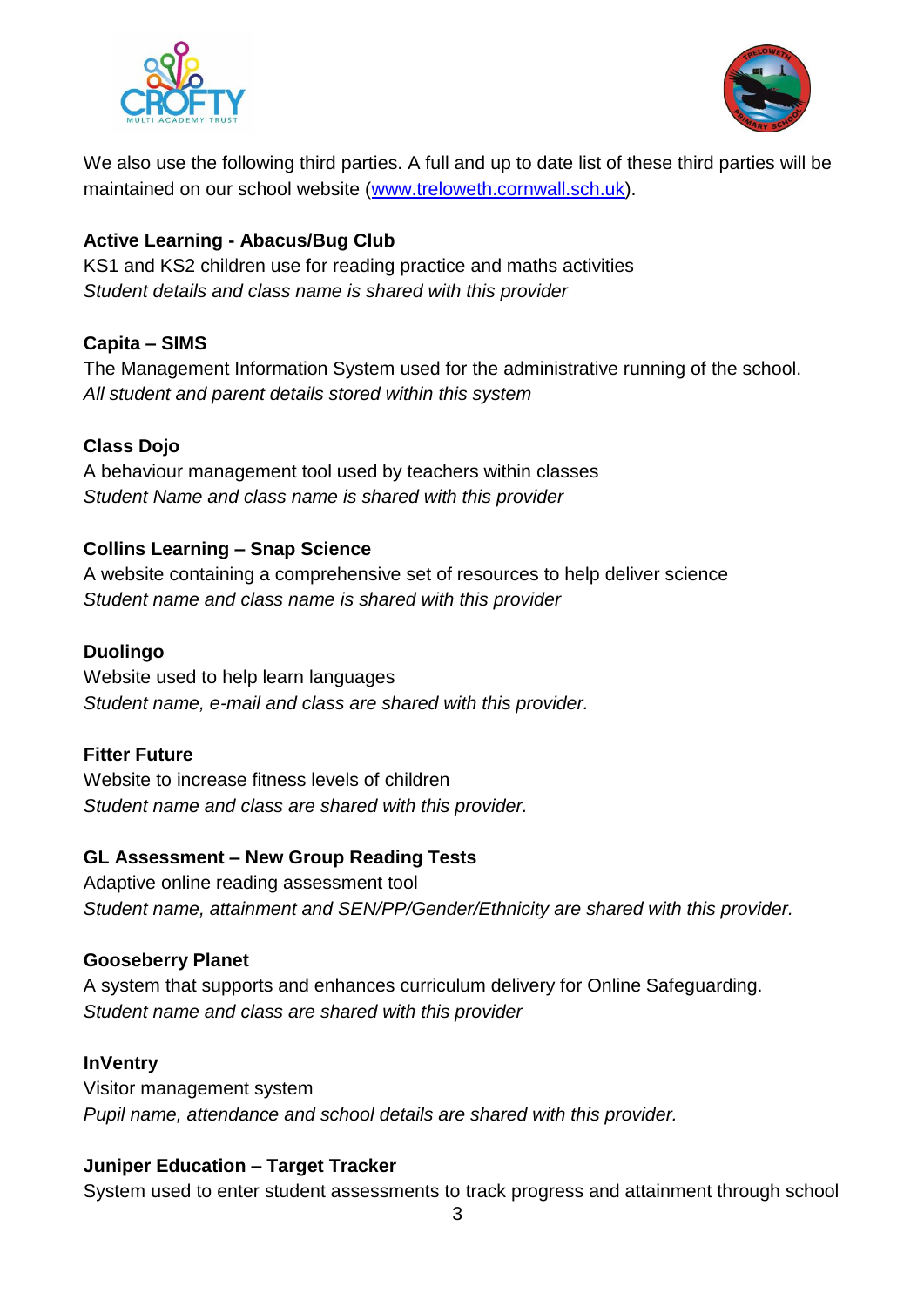



*Student name, attainment, SEN/PP/Gender/Ethnicity information are shared with provider.*

#### **Motional**

Website used to monitor the mental health of the pupils within the school. *Student name, UPN, Gender and Class are share with this provider.*

#### **MLS – Micro Librarian**

Library Management system *Student name and class are shared with this provider.*

#### **Nessy**

Tool to aid with reading and spelling skills with dyslexic children *Student name and class are shared with this provider.*

#### **One Team Login – MyConcern**

Safeguarding software used to track concerns raised by staff and other bodies. *Student name, details and concerns are shared with this provider.*

#### **Oxford Owl**

Educational resources and free eBooks to support children's learning at primary school *Student name and class name are shared with this provider.*

#### **Oxford University Press- MyMaths**

An online learning resource for supporting children with their maths. This can be accessed 24/7 from school and home *Student name and class name are shared with this provider.*

#### **ParentPay**

A parent-school portal allowing parents to pay for school trips, lunch and other items *Student name and contact information for parents is shared with this provider.*

#### **Prodigy Maths**

Maths website providing content for all major topics in the primary school curriculum *Student name, school e-mail address and class is shared with this provider.*

#### **ReadTheory**

Free reading comprehension and writing exercises. *Student name and school e-mail address shared with this provider.*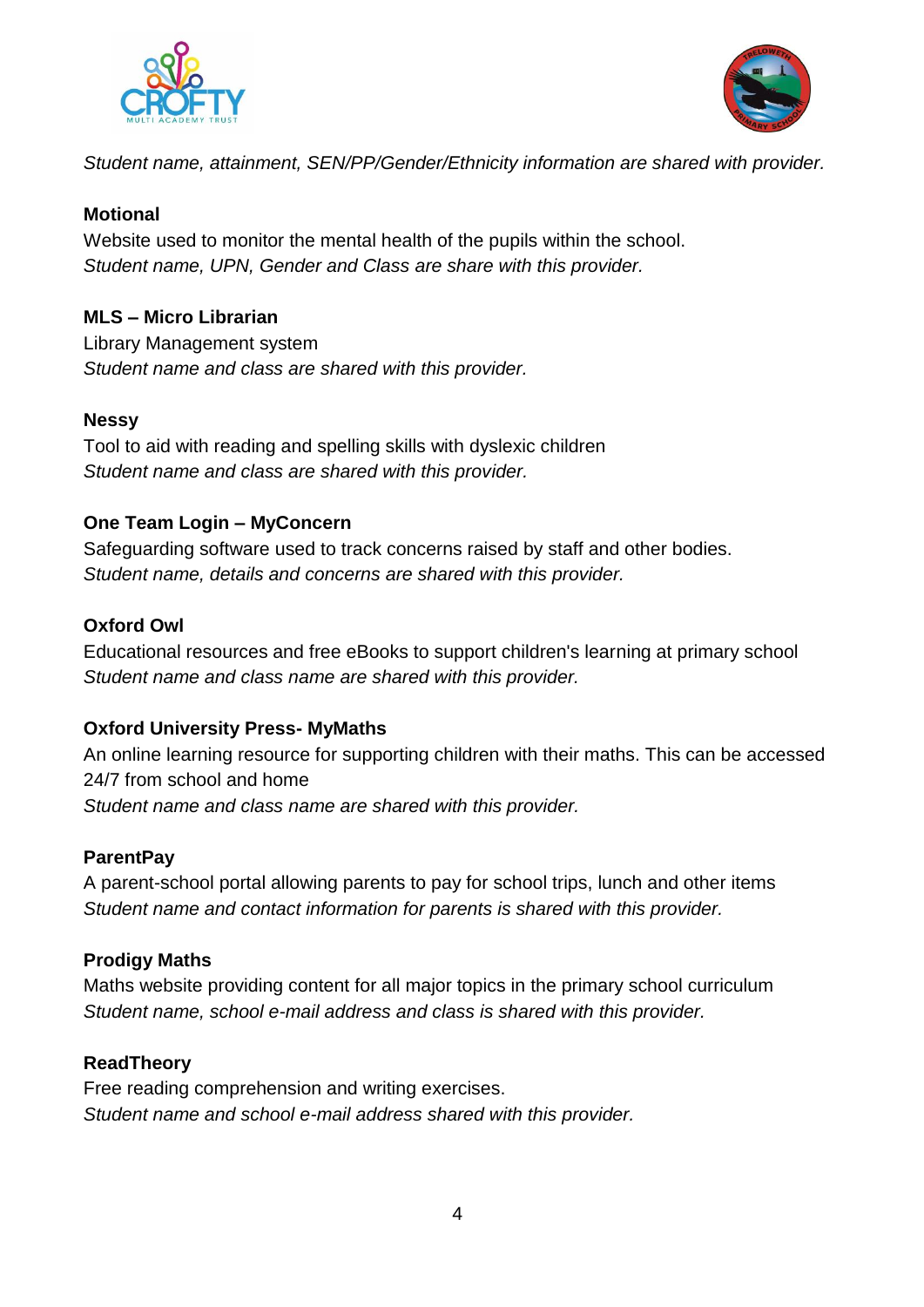



#### **SchoolPhotographs.co.uk**

The provider of our annual school photographs *Student name, admissions number and class details are shared with this provider*

#### **Schoolcomms**

Allows school to send text messages to parents communicating school news / information and a parent-school portal allowing online payments. *Student details and parental contact details are shared with this provider*

#### **SeeSaw**

Student driven digital portfolios and simple parent communication. *Student name and contact information for parents is shared with this provider.*

#### **SPAG.com**

Offers practice KS1 & KS2 SATs grammar & punctuation tests. *Student name and class name are shared with this provider.*

#### **Spelling Shed**

An online resource to support spelling through web & mobile games and a teacher hub. *Student name and class details are shared with this provider*

#### **Tapestry**

An online journal recording all the learning and fun of children's early years education. *Student details, parental contact details are shared with this provider.*

#### **Third Space Learning**

Provides proven 1-to-1 KS2 maths interventions and a toolkit of primary maths resources *Student name and class name are shared with this provider.*

#### **Time Tables Rock Stars**

A carefully sequenced programme of daily times tables practice. *Student name and class name are shared with this provider.*

## **Why we share pupil information**

We may share your personal information with third parties (other organisations) where required by law, where it is necessary for the provision of education, where it is in your interests for us to do so or where we have another legitimate interest in doing so.

We share pupils' data with the Department for Education (DfE) on a statutory basis. This data sharing underpins school funding and educational attainment policy and monitoring.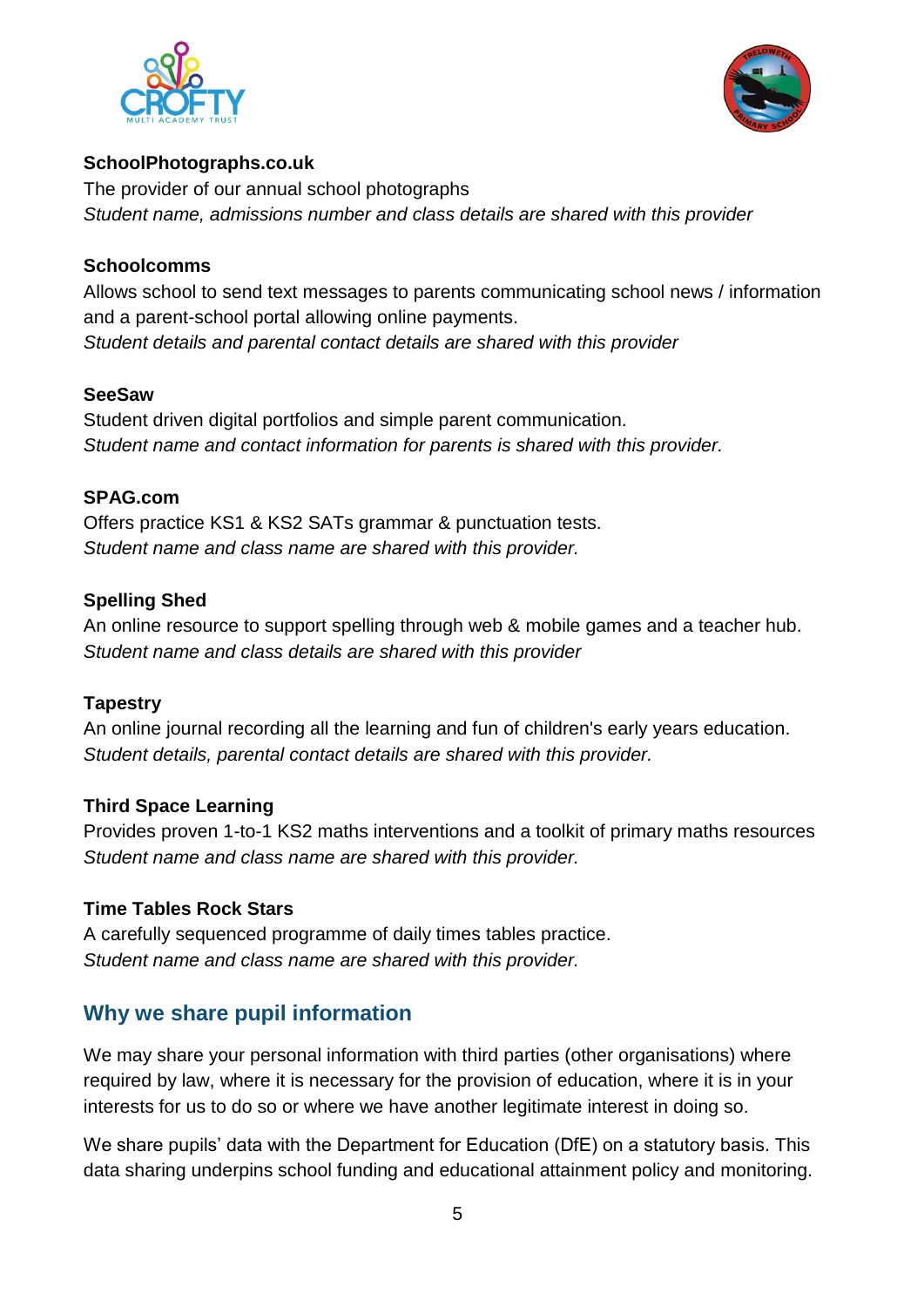



We are required to share information about our pupils with the (DfE) under regulation 5 of The Education (Information About Individual Pupils) (England) Regulations 2013.

## **Data collection requirements**

To find out more about the data collection requirements placed on us by the Department for Education (for example; via the school census) go to [https://www.gov.uk/education/data](https://www.gov.uk/education/data-collection-and-censuses-for-schools)[collection-and-censuses-for-schools.](https://www.gov.uk/education/data-collection-and-censuses-for-schools)

# **The National Pupil Database (NPD)**

The NPD is owned and managed by the Department for Education and contains information about pupils in schools in England. It provides invaluable evidence on educational performance to inform independent research, as well as studies commissioned by the Department. It is held in electronic format for statistical purposes. This information is securely collected from a range of sources including schools, local authorities and awarding bodies.

Law requires us, to provide information about our pupils to the DfE as part of statutory data collections such as the school census and early years' census. Some of this information is then stored in the NPD. The law that allows this is the Education (Information about Individual Pupils) (England) Regulations 2013.

To find out more about the NPD, go to:

[https://www.gov.uk/government/publications/national-pupil-database-user-guide-and](https://www.gov.uk/government/publications/national-pupil-database-user-guide-and-supporting-information)[supporting-information.](https://www.gov.uk/government/publications/national-pupil-database-user-guide-and-supporting-information)

The department may share information about our pupils from the NPD with third parties who promote the education or well-being of children in England by:

- Conducting research or analysis;
- Producing statistics;
- Providing information, advice or quidance;

The Department has robust processes in place to ensure the confidentiality of our data is maintained and there are stringent controls in place regarding access and use of the data. Decisions on whether DfE releases data to third parties are subject to a strict approval process and based on a detailed assessment of:

- Who is requesting the data:
- The purpose for which it is required;
- The level and sensitivity of data requested: and
- The arrangements in place to store and handle the data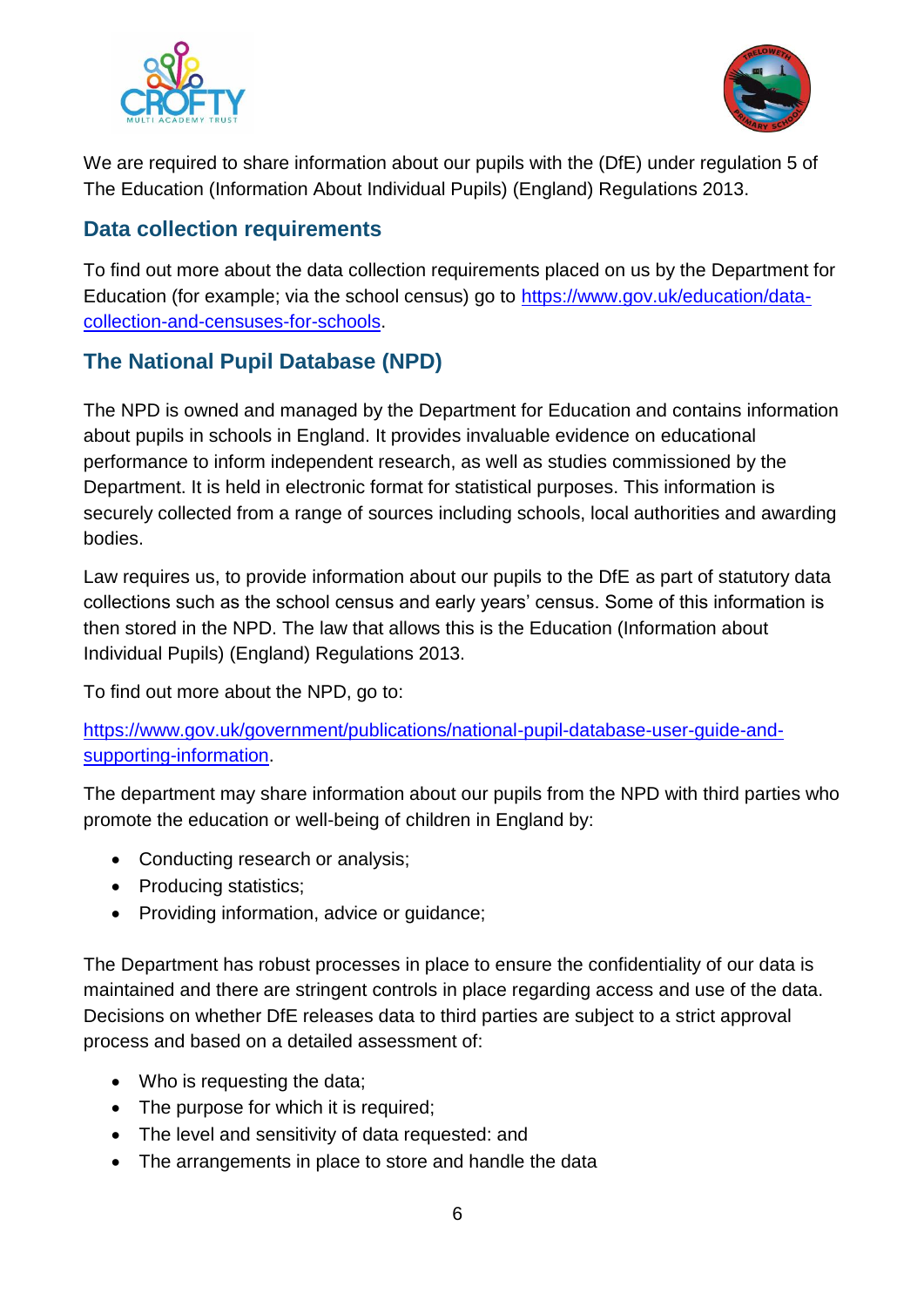



To be granted access to pupil information, organisations must comply with strict terms and conditions covering the confidentiality and handling of the data, security arrangements and retention and use of the data.

For more information about the department's data sharing process, please visit: <https://www.gov.uk/data-protection-how-we-collect-and-share-research-data>

For information about which organisations the department has provided pupil information, (and for which project), please visit the following website: <https://www.gov.uk/government/publications/national-pupil-database-requests-received>

To contact DfE:<https://www.gov.uk/contact-dfe>

## **Requesting access to your personal data**

Under data protection laws, parents and pupils have the right to request access to information about them that we hold. To make a request for your personal information, or be given access to your child's educational record, contact your School Office Administrator.

Pupils and parents also have the right to:

- Object to processing of personal data that is likely to cause, or is causing, damage or distress;
- Prevent processing for the purpose of direct marketing:
- Object to decisions being taken by automated means:
- In certain circumstances, have inaccurate personal data rectified, blocked, erased or destroyed; and
- Claim compensation for damages caused by a breach of the Data Protection regulations;

If you have a concern about the way we are collecting or using your personal data, we request that you raise your concern with us in the first instance. Alternatively, you can contact the Information Commissioner's Office at<https://ico.org.uk/concerns/>

## **Data security**

We have put in place measures to protect the security of your information. Details of these measures are available [upon request OR on the intranet].

Third parties (other organisations) will only process your personal information on our instructions and where they have agreed to treat the information confidentially and to keep it secure.

We have put in place appropriate security measures to prevent your personal information from being accidentally lost, used or accessed in an unauthorised way, altered or disclosed.